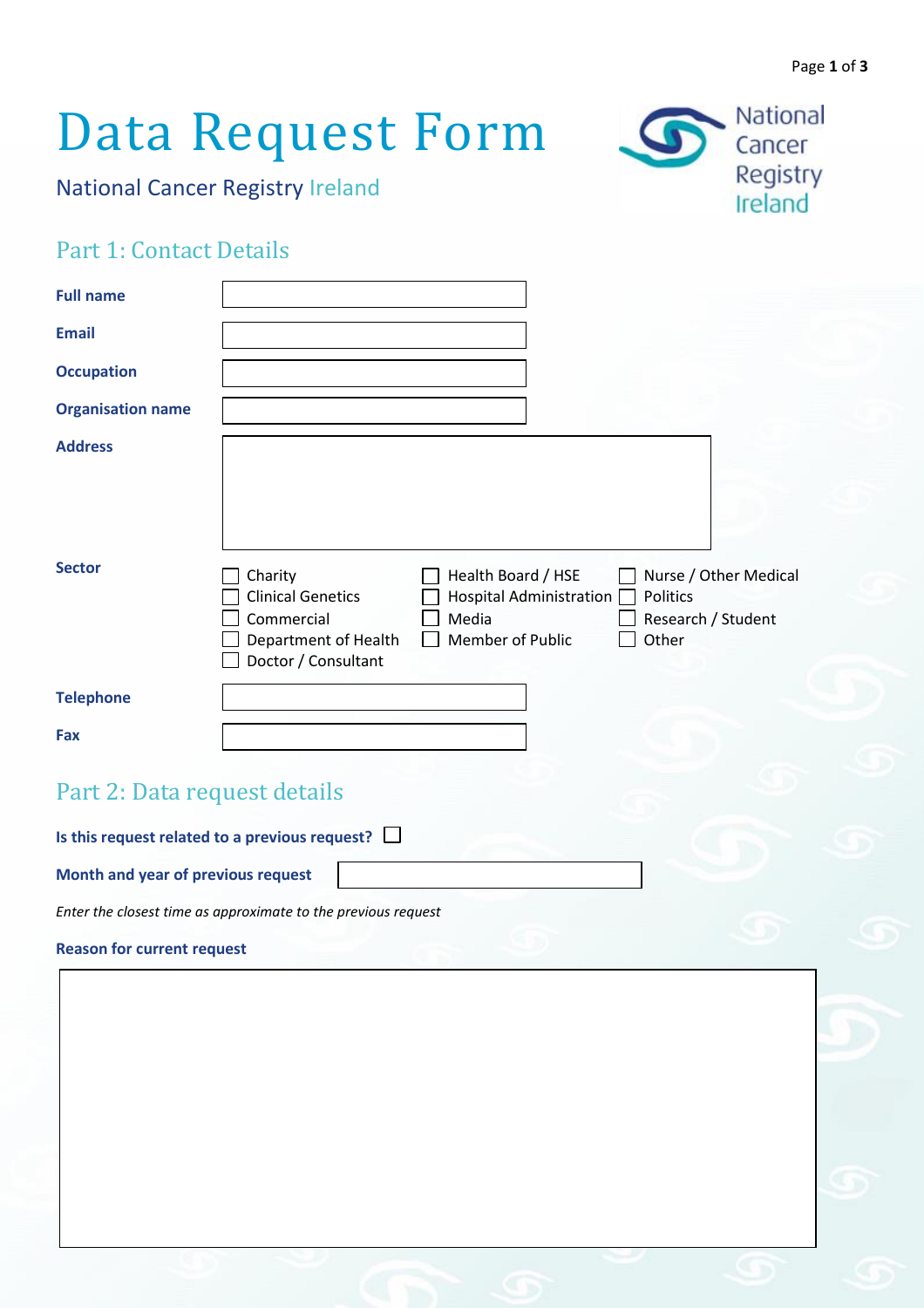#### **Details of request**

#### Part 3: Delivery details

Information will be provided by email to the email address supplied above. If you wish to receive the information by post, please select the option below and supply contact address, if different to that provided above.

**Please provide requested information by post (and not email)** 

**Mailing address** 

#### **You must indicate your acceptance of the terms and conditions (see overleaf) by ticking the box below**

*I accept the NCRI Terms and Conditions of use*

**Signed**